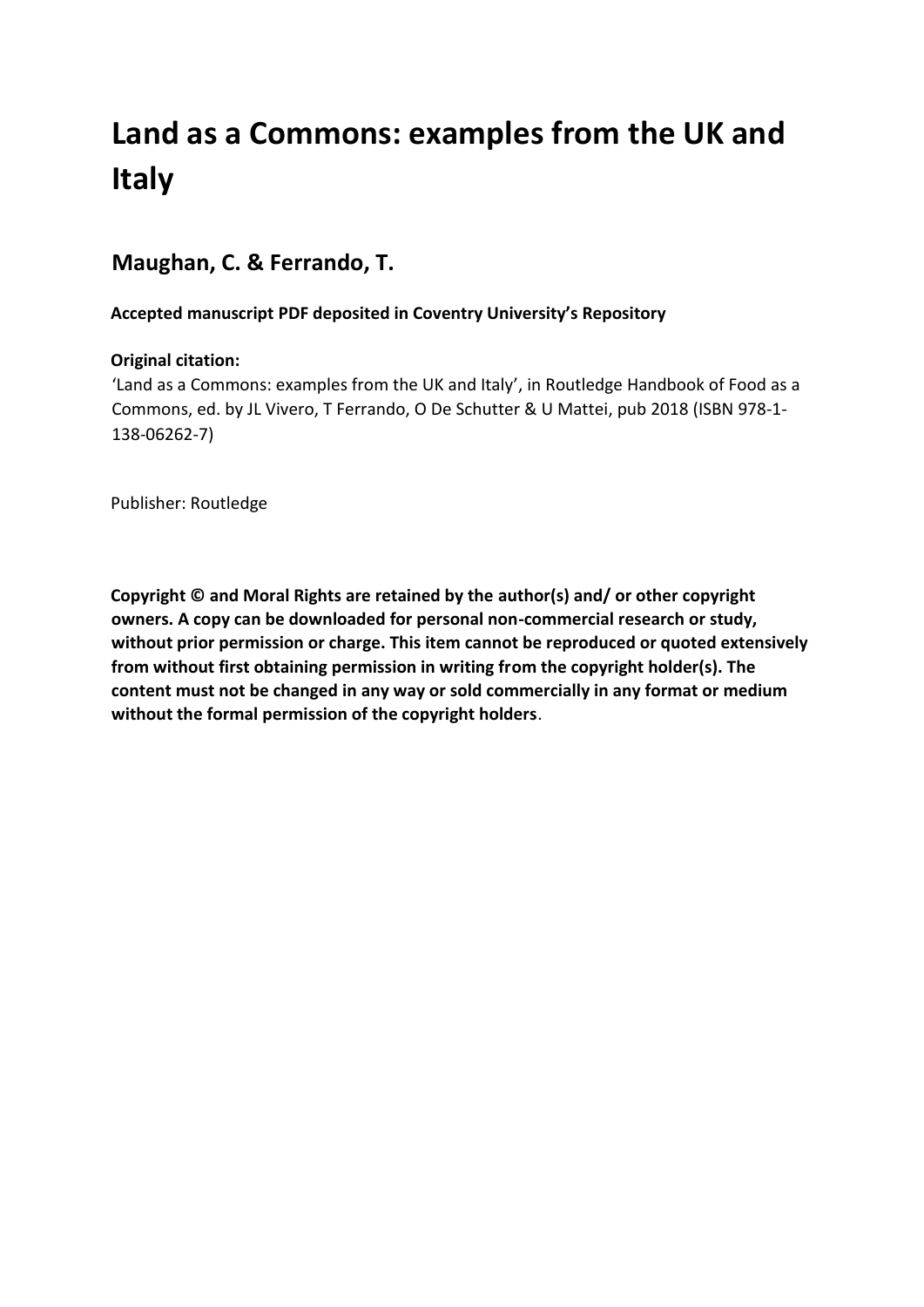# **Land as a Commons: examples from the UK and Italy**

#### **Chris Maughan and Tomaso Ferrando**

#### **Abstract**

This chapter focuses on contemporary forms of mobilization that apply the paradigm of the commons to land and soil as key components in the creation of an ecological and democratic food system. We start by constructing a framework which acknowledges this diverse field of action, from the regime-oriented, through the reformist, to the most radical of proponents. Secondly, we engage with some examples that we know best to present the reality on the ground in the United Kingdom and in Italy. Those examples combine the struggles for land as a commons with some of the most important struggles for democratic, just and ecological food systems. As we discuss, civil-society-led processes may thus provide important connective tissue between the radical outliers of food commoning and broad-based support for food systems which nourish the collective, rather than enriching the few. The pattern of commoning is long, but it has to begin from the very beginning: with land and soil.

#### **1. Land at the root of the food system**

We assume that if you chose to read this book it is because you share with us the idea that the fundamentals of the contemporary food system must be rethought. Food poverty, noncommunicable diseases, environmental degradation, social injustice and resource depletion are only few of the visible consequences of a food system intended to produce and distribute food, not on the basis of needs and rights, but on the demands of the market.

For such fundamentalist market logic to prevail, food must be defined and treated like a commodity, no differently than a mobile phone or crude oil. In an era of ubiquitous online purchasing and the 24-hour drive-through, it is even easier for food to thought of this way, divorced from its social and ecological contexts. When food is commodified, David Harvey reminds us (2003), the complexity of social and productive relationships becomes hidden - a fetish is created that covers the imbalances of power on which such processes rely, as well as their negative ecological impacts.

The shift from food as a commodity to food as a commons that is advocated in this book, we argue, must thus begin with the mapping and identification of those struggles and political choices that are hidden behind the act of consumption. Of all the elements, from labour to seeds, from water to the means of production, we believe that particular attention must be paid to the de-commoditisation of the land and the soil that make food possible. In other words, we believe that there cannot be a true *commoning* of the food system as long as land (and water and all the other elements that are essential to the generation of food) continue to be defined through the prism of absolute proprietary regimes. Indeed, the political choices around the allocation of rights and limits concerning land and its fertility lie at the core of any society, not only of its food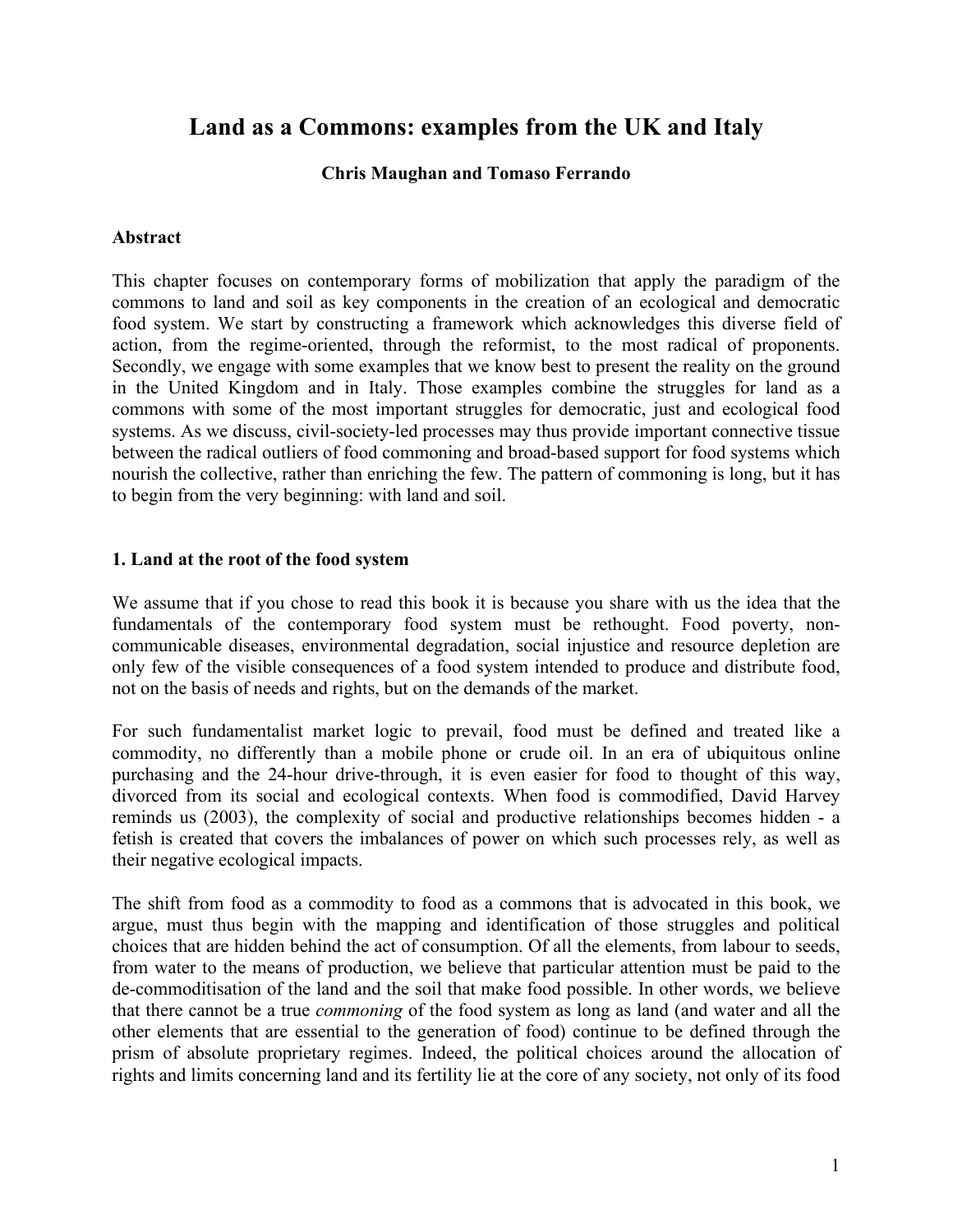system, and a transformation of the latter requires a reconfiguration of what land is, and the role that it plays in social and ecological reproduction.

Much of this will be familiar to readers with a basic understanding of the commons and its histories. Indeed, the enclosure of agricultural lands is often identified as the basis on which modernity and the western economic system were created (Wallerstein, 1974; Arrighi, 1998). The land of First Nations in North America; the commons in the United Kingdom; the forests and pastoral land communally managed throughout the Global South: all have been seized and fenced, subordinated to the logic of private ownership, capital accumulation and economic growth. Once agricultural land is reduced to its exchange value, it is also easily stripped of its social and cultural meanings, that are context-specific and epistemically determined (Diaz et al., 2018). Its living complexity is simplified into to a substrate upon which to build limitless private wealth, insensible to any resultant damage to the social and ecological fabric. Land becomes a homogeneous, standardized, and objectified *asset* (Scott, 1999). [i](#page-14-0) Any attempt to change the mainstream food system in line with the ecological and justice concerns must therefore begin with recognising land and soil as a common resource, one that must be collectively, sustainably, and democratically managed, generating benefits that are accessible and shared, especially among those most in need.

In dealing with land as a commons for a commons-based food system, this chapter does not engage substantially with the history of enclosures, nor with the long history of resistance to such activities. Rather, we decided to focus on contemporary forms of mobilization that combine the idea of the commons with land and soil as key components in the creation of an ecological and democratic food system. However, given the space constraints and the abundance of examples from all over the world, we had to make a decision based on our intellectual interest and our geographical backgrounds. Firstly, we constructed our contribution around the idea that the commons most certainly continues to be an issue of great political significance, but not without its contradictions and inconsistencies. Following Laforge et al. (2016), we thus offer a framework which acknowledges this diverse field of action, from the regime-oriented (or 'dominant'), through the reformist, to the most radical of proponents. Secondly, as two citizens of the Global North who are involved in local movements in our own geographies, we considered it appropriate to speak about those examples and realities that we know best. This is not intended to diminish the many stories of land struggles and resistance in the name of the commons originating from the Global South. We hope the reader will not dismiss our choice as mere academic Eurocentrism; on the contrary, we hope you will be curious to know more about the struggles for land and the commons that are taking place at 'the core' of the global capitalist project.

With this in mind, Section II introduces a range of examples of 'food commoning' in the United Kingdom, including those that provide evidence of the effort to 'co-opt' the power of the commons and contain any political fallout that might arise from this; those that we call 'collaborators' or reformists, i.e. those attempting to find a space of compromise within the circuits of capitalism, to carve out a legitimate niche within the enclosure; and finally, those groups who position themselves in a stance of 'contestation' with mainstream food regimes, calling for a radical overhaul of the current system. Section III moves to Italy and examines the case of 'Mondeggi as a Common Farm without Masters' to offer another case of 'contestation'.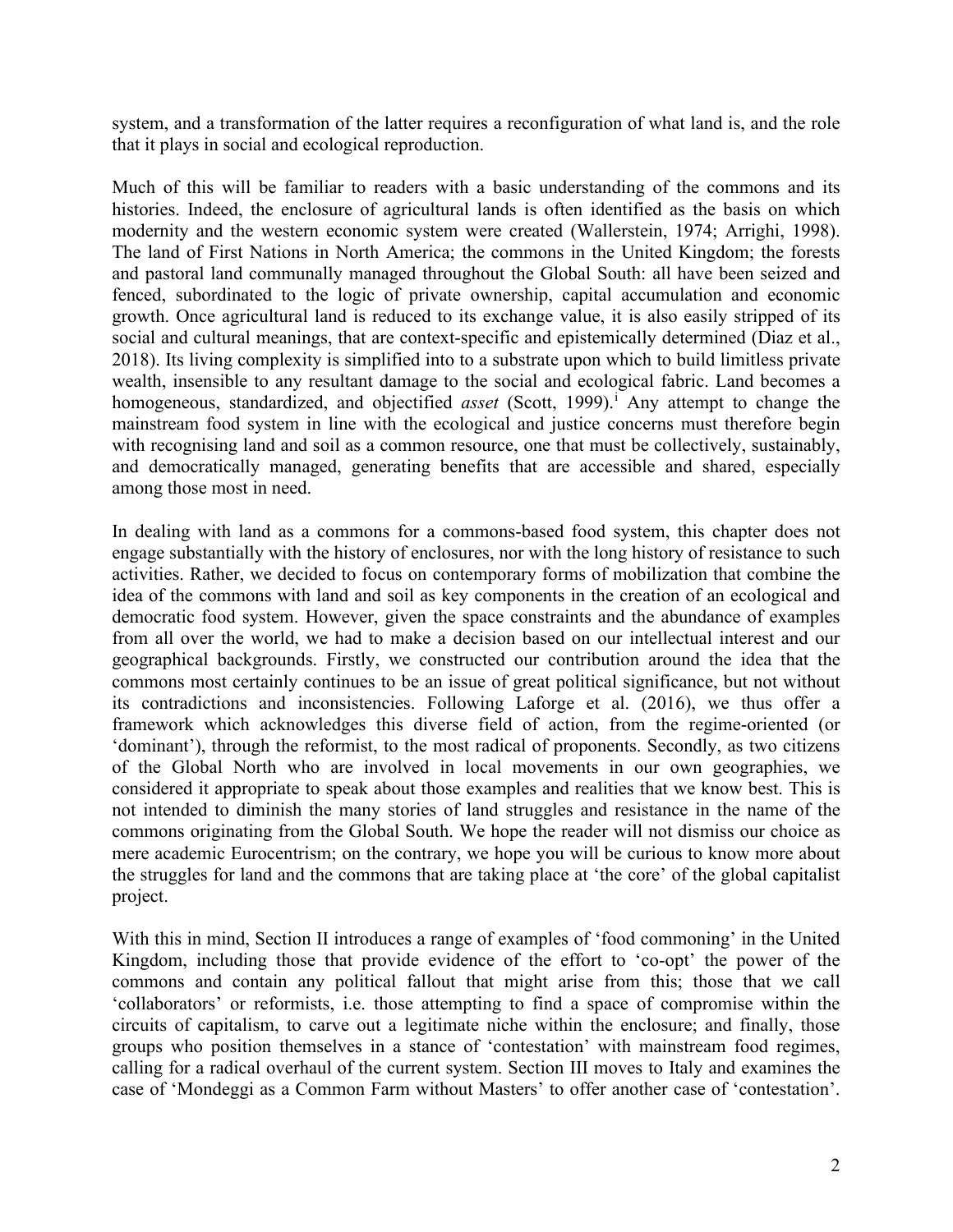This example reflects on the possibility of linking the theory and practice of the commons with the struggle for land and food sovereignty (Borras et al., 2015) and imagining a post-capitalist property regime where public, private and common coexist (Ireland and Meng, 2017). By way of conclusion, we offer a reflexive appeal for all who read this to engage directly with these rare and ephemeral examples of the commons - to learn from and join those currently fighting to build and sustain such spaces, and ensure that stories and actions of commoning continue to be told and experienced.

### **2. Commoning at the heart of the enclosures: co-optation, collaboration and contestation.**

From one perspective, it is a miracle that 'the commons' has any political currency in the UK at all. As the title of this subsection indicates, Britain constituted the epicenter of the capitalist accumulation project. From Thomas More's (2016 [1516]) disquieting account of sheep that 'devastate and depopulate fields [...leaving] no land free for the plough', to Wallenstein's unflinchingly detailed World-System volumes (1974), the annals of British enclosure offer a grim, 700-year cavalcade of misery[ii.](#page-14-1) And that's not all; history has not been kind to the commons as a concept – whether brutally (but unfairly) disavowed in the now infamous 'Tragedy of the Commons' (Hardin, 1968), or expertly unravelled by the brilliant Shared Assets (2015), to many 'the commons' has become a problematic term at best – it never really worked, or even existed at all, and it never will. But if you look to the grassroots today, the opposite is irrefutable. The commons has, against all odds, retained the power of a clarion call, capable of rallying the vestiges of an ancient agrarian struggle for land justice, keeping alive a vision of food and farming for the many, not the few.

The most recent chapter in the 700-year history of the erosion of common land in the UK has been the much-documented disappearance of public spaces (Grolle, 2008). In food growing terms, this has been seen most extensively in the loss of municipal allotments, which have fallen by more than 75% since the 1950s (NWCAA, 2017). In this context, one might welcome any effort to halt this trend and (re)-open any and all spaces for publicly accessible, community food growing purposes. Indeed, recent years have seen an unprecedented spike of interest in the development of various forms of community food production, such as community supported agriculture (CSAs), community gardens, and *guerilla* gardening (Guitart et al., 2012; Tornaghi, 2016).

Increasingly, and in the terms of Laforge et al. (2016), this popularity has also inevitably been the target of 'co-optation', in many instances creating insidiously negative outcomes for the communities purported to benefit from their implementation. This confounding phenomenon has even coined a delightful neologism: 'Green LULUs'; that is, 'locally unwanted land uses'. Evidence is emerging that the placement of green infrastructures (such as community gardens), far from being desired by, or of obvious benefit to, proximate low-income residents, can have the adverse effect of increasing rents in surrounding areas (i.e. 'gentrifying' them), pushing out working class, or otherwise low-income communities who have historically resided there. Research done in this area has consistently emphasised the deleterious role played by corporate backers of such Green LULUs, particularly where decision-making around their placement and implementation is taken out of the hands of local residents (Anguelovski et al., 2017).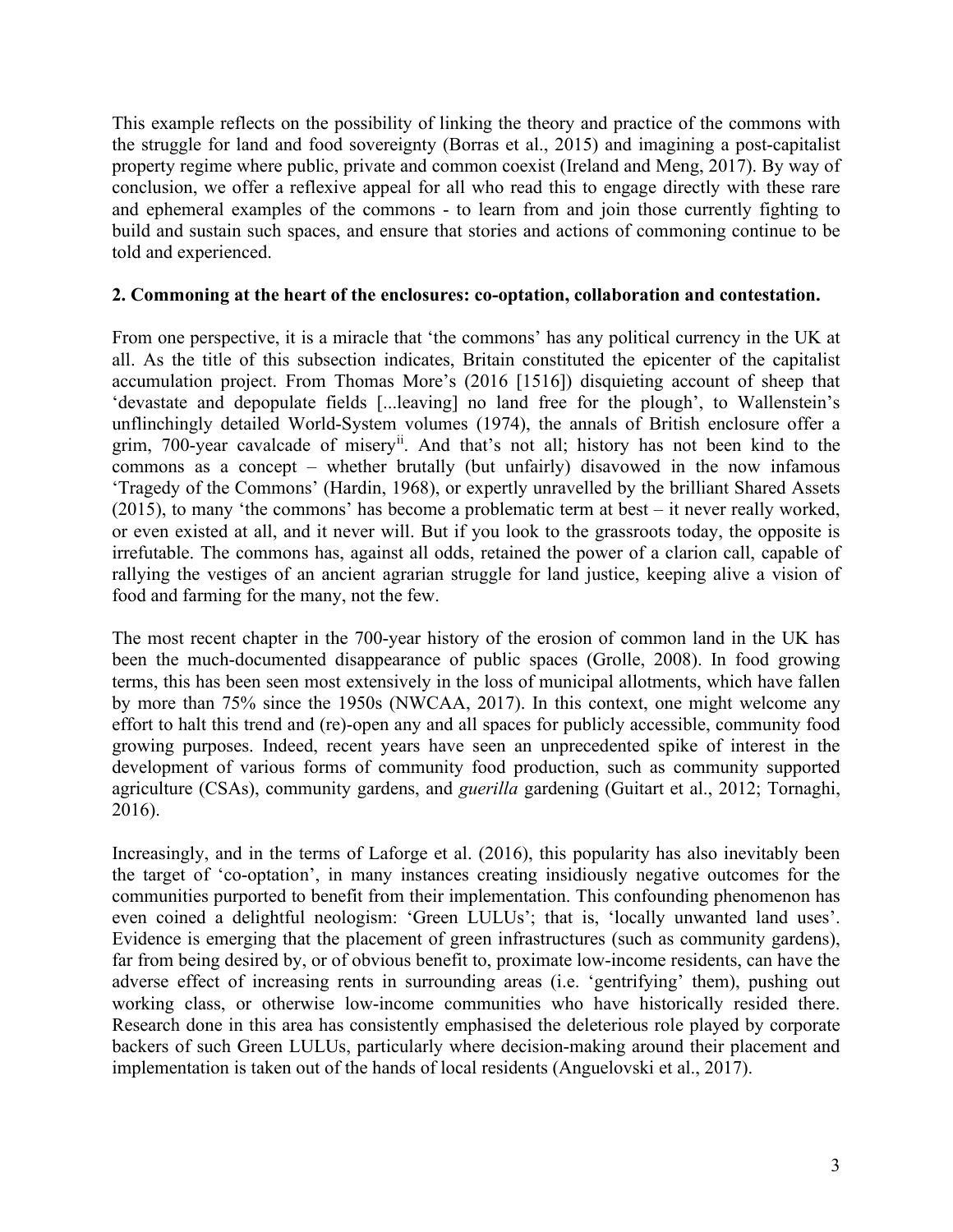A recent example in the UK is the 'Bags of Help' project run by Tesco supermarket. The scheme, intended to fund community projects (many of which have a food-growing focus), rather predictably selected projects based on their proximity to Tesco stores, and awarded its grants on condition of strict adherence to 'acknowledge […] the support of Tesco in any published documents' (Groundwork, 2017). As such, the scheme is clearly not only run-of-themill 'green wash', but also a fairly elaborate extension of Tesco's marketing strategy, complete with 'signposting' to the nearest outlet. The argument here is not that the 'Bags of Help' scheme is particularly inimical – such behaviour is, unfortunately, only to be expected from a corporate mainstay like Tesco – instead, the point to grasp here is that community or 'commons' represents spaces and processes that are being steadily appropriated, and that their transformative potential will only work if they are truly designed and determined by the communities who use them. 'Bags for Help' is first and foremost about Tesco, not the enrichment of civic and communal cultures, ecological food alternatives, or collective assets.

The jury is still out on the impact (negative or otherwise) of Tesco's 'Bags of Help' scheme (at time of writing, the project is only part way through its second round of awards), but it is undeniably problematic to have community initiatives determined not by local needs but, ultimately, by the marketing strategy of a corporate superpower. Indeed, put this way, who can ignore the existential threat Tesco and its global supply chains pose to attempts to reclaim and develop food commons? In what ways, we must ask, are the political potentialities of such community schemes being distorted and subverted by their supposed benefactors? Such counterfactuals are, sadly, almost impossible to determine.

Thankfully, in the UK at least, such corporate co-optation of food communities and food commons is relatively unusual (for another example, however, see the Heineken Orchard Blossom<sup>[iii](#page-14-2)</sup>). Much more well-known are attempts by organisations to 'play the game' of private ownership in order to create commons-like spaces where food and food-related knowledges can be influenced by, and be of benefit to, the majority. Over the last two decades a number of such initiatives have emerged using a variety of community-based platforms. CSAs are perhaps the most prominent (Urgenci, 2016), but also land trusts (like the Kindling Trust in Manchester and the Bristol Land Trust), cooperatives (such as the Ecological Land Cooperative or Organic Lea), knowledge sharing platforms (like Farm Hack and Soil Hack), and innovative right to food activism (like The Real Junk Food Project), all in an effort to establish legal grounds on which to redistribute land, food, and agroecological knowledge, and build a food system around a decommoditized and commoning paradigm.

Perhaps the most widely publicised example of such 'collaborative' food commoning is 'Incredible Edible' (IET), based out of Todmorden in Yorkshire, which aims to convert public assets, especially ornamental flowerbeds, into food-producing spaces. IET boasts many things, including a rapidly expanding network of affiliated projects (over 100 in the UK and more than 700 worldwide (Peart, 2015)) beneficial impacts on wildlife, increases in healthy eating practices, community cohesion, and flourishing local food economies (IET, 2017b). IET is notable for its use of radical language, such as its deliberately playful neologism for guerrilla gardening – 'propaganda gardening'. IET's aim is nakedly to 'revolutionise local food systems' through the 'power of small actions' (Russi, 2015) and explicit about its intention to 'repurpos[e] the commons for open source food and agricultural biodiversity' (Paull, 2013). IET has been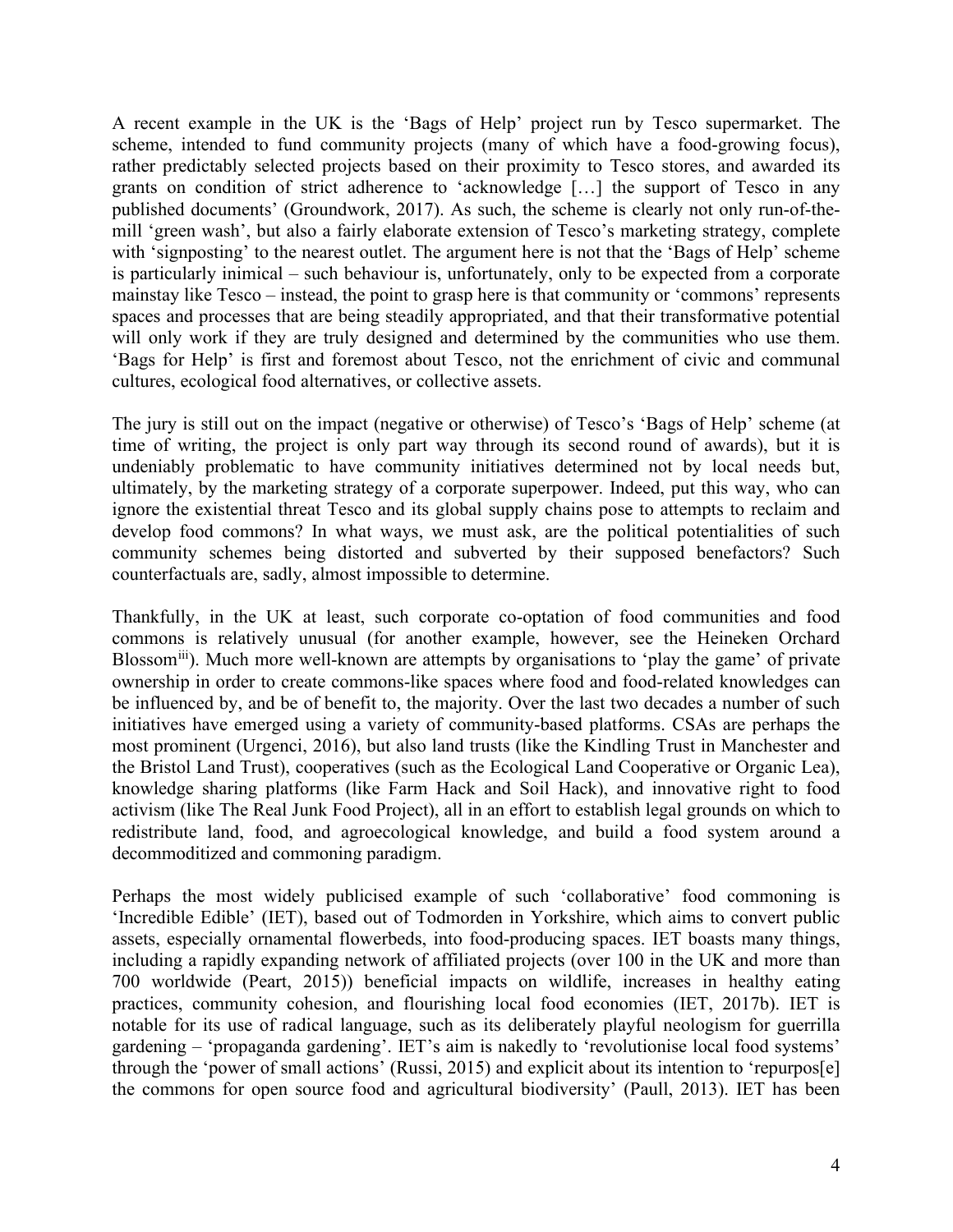singularly successful (in the UK at least) in reinvigorating and exporting an idea of the urban food commons in which 'there is something for everyone' (IET, 2017a).

That said, IET's collaborative or 'big tent' approach (see McMichael, 2008) often means that it treads a difficult line between its radical objectives and some of its more mainstream collaborative aspirations. Indeed, certain of IET's actions might appear incongruous in the context of an explicit attempt to revolutionise and re-democratise local food systems. Most famously perhaps is the instance of the repurposing of a flower bed outside the town police station, which on the surface looked like a daringly subversive act of guerrilla gardening, but which was in fact welcomed by local police, to the great delight of IET. A similar level of incongruity is achieved by IET's focus on tourism and local enterprise. Tourism is pushed particularly hard by IET, who declare triumphantly (and with tongue firmly in cheek) 'Welcome to Todmorden: the only town in Britain to attract vegetable tourists' (IET website 2017). Again, this is not a 'gotcha' point intended to undermine the success of IET; IET has been successful where many others have failed in popularising the idea of community-led urban food growing. It is simply to point out that IET's strategy is one circumscribed by the logic of private capital, not one which seeks to directly dismantle it and organize society around different axes. Indeed, it begs the question, what would food commoning look like if it did take seriously systemic change, particularly a movement away from the capitalist-logic of contemporary food systems?

Radical or 'contesting' models of food commoning still remain a relatively fringe phenomenon in the UK; that said, they often punch well above their weight, being routinely led by small, committed groups of activists able to gain traction by exposing the fatal logic of modern land ownership and food production. The examples below are thus united by their preparedness not only to create (or 'reclaim') commons-like spaces where food and food-related knowledge sharing can be influenced by, and be of benefit to, all (as with previous examples), but to signal a preparedness to risk direct confrontation (and sometimes arrest and imprisonment) to achieve those ends. This preparedness is not, it must be stressed, an unthinking opposition, but rather a necessary consequence of the deeply ingrained injustices of the contemporary food system, and the need to take decisive action to construct alternatives.

Land occupations have a long history in the UK, often in response to spikes in acts of enclosure and appropriation. In more recent years, perhaps the best-known examples are the road protests of the late 80s and early 90s, the successes of which have been well-documented (Plows, 2008). One less well-discussed outcome of these protests, however, was the influence such actions had on food-focused land protests of the following decades. The influence, for example, on Reclaim the Fields, Grow Heathrow, Yorkley Court, and anti-fracking protests in West Sussex, North Yorkshire and Lancashire during the 2010s, can be directly connected to these earlier struggles. A key moment in the contemporary radical food commoning movement was undoubtedly Grow Heathrow, a land occupation in the outskirts of west London. Though the explicit purpose of this occupation was (and remains) to prevent the development of a third runway at Heathrow, the group also signalled the role of food, not only in their name, but also by declaring their aim 'to develop and promote community and resource autonomy to support long-term community resilience' (Transition Heathrow, 2017).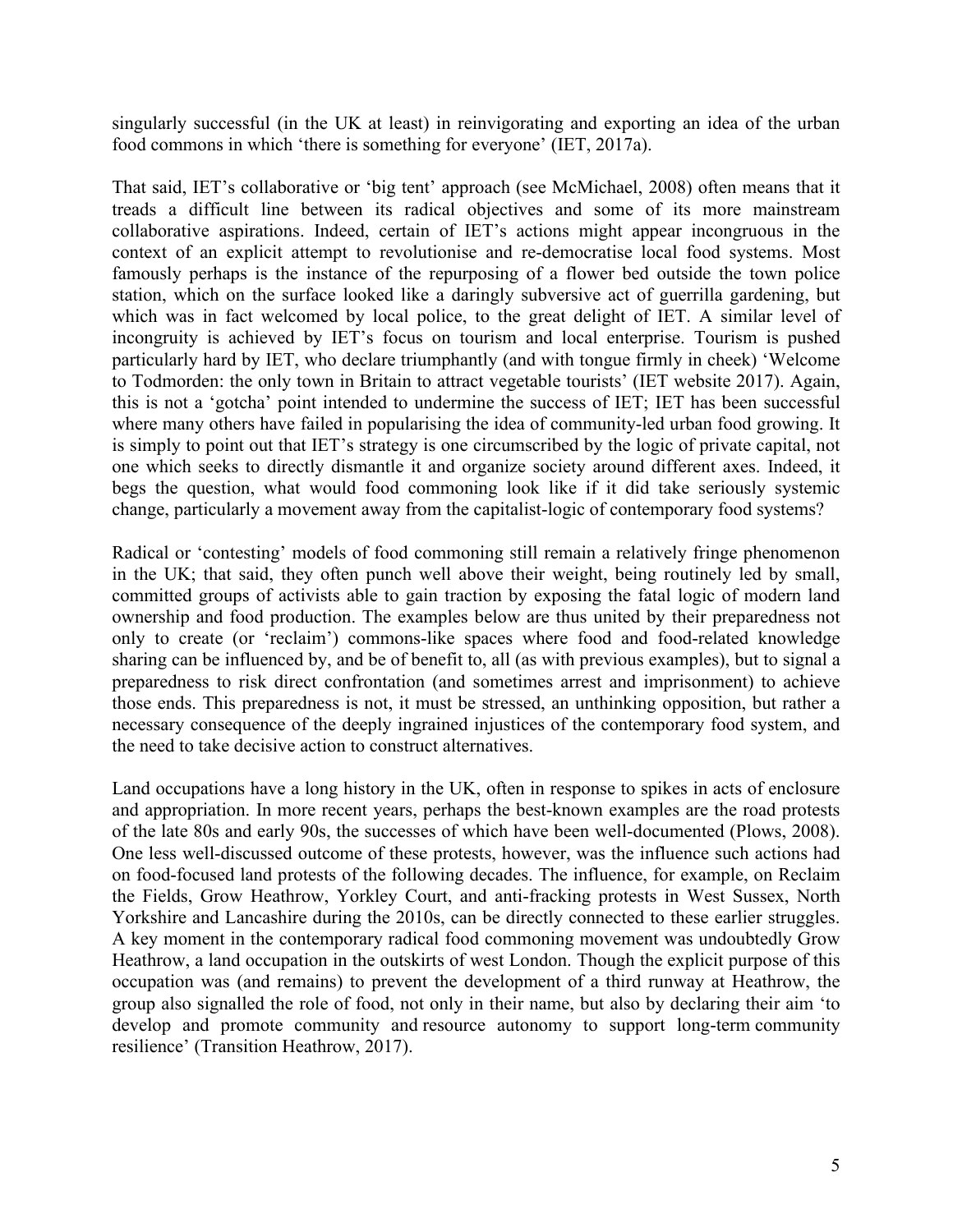The site Grow Heathrow chose to occupy – a piece of semi-derelict land – was also once used to cultivate exotic fruit for sale in London, before such production was outsourced to the developing world and transnational commodity traders (Patel, 2007). This (un)happy coincidence allowed Grow Heathrow occupiers to immediately begin growing food in the tumbledown skeletons of the old polytunnels that remained on site, in a pointed opposition to the neo-colonial logic of the modern industrial food system. Added to this, Grow Heathrow have worked hard to foster a culture of continuous communal living on the site by organising regular events, especially those based around the sharing of food either grown locally, foraged, or salvaged from the local urban waste stream. Grow Heathrow offer a 'live' example of a community based around the values of social justice, environmental sustainability, and frugal abundance.

The success of Grow Heathrow is unprecedented; in March 2018 they will enter their 9th year of continuous occupation; and yet, Grow's success can be seen not only in their enduring presence and numerous positive impacts on the local area (MacKinnon and Derickson, 2013), but also in their function as a hub or catalyst for other forms of food commons activism. Reclaim the Fields (est. 2011), Yorkley Court Community Farm (2012-2016), and later the Land Justice Network (previously 'Land for What?' est. 2016) have all directly interacted with the site. Over the last eight years, Grow Heathrow has used their space to convene an ambitiously wide range of political 'issues', from resource scarcity, democratic governance, climate change, sustainable food systems, and housing shortages (to name but a few intersections). Indeed, if IET has 'something for everyone', Grow Heathrow might be said to offer *radical action for everyone*, with food and land at the centre of a just and ecological reorganization of British social and political life.

Another site of note is, of course, Yorkley Court (YCCF) itself, which was an occupation of a farm 'where the land ownership is contested and where the soil is abused by industrial agriculture' (Reclaim the Fields, n.d.). YCCF's vision was to cultivate the land 'according to the [principles of agroecology](https://yorkleycourt.wordpress.com/principles-of-agroecology/) in any aspect of managing of the land and the [principles of Food](https://yorkleycourt.wordpress.com/food-sovereignty-principles/)  [Sovereignty](https://yorkleycourt.wordpress.com/food-sovereignty-principles/) when deciding upon the future development of the farm' (YCCF, 2015). As justification for their actions Yorkley Court cited the '1000 years of struggle' over which period 'the ownership of fields, forest and commons has been progressively concentrated into the hands of a few powerful landowners' (ibid).

Though Yorkley Court occupation was eventually ended in March 2016, along with Grow Heathrow (and other intentional and public-facing land projects too many to mention here) their mere existence continues to fuel ongoing food commons activism in the UK, and beyond. Of particular note in recent years has been the development of the Land Justice Network (LJN) whose focus on the commons is explicit. In their manifesto, 'Our Common Ground', LJN state that 'Land is the main uniting factor underpinning most of our struggles for social and environmental justice, whether for genuinely affordable housing or food growing, for preserving nature or community space' (LJN, 2017). Indeed, what makes LJN so exciting is their retention of a radical, 'contesting' programme within a 'big tent' frame. To have the Landworkers' Alliance, The Radical Housing Network, The New Economics Foundation, and Just Space all around the same table is exhilarating, and a sign of the enduring and broad appeal of radical land reform and the commons.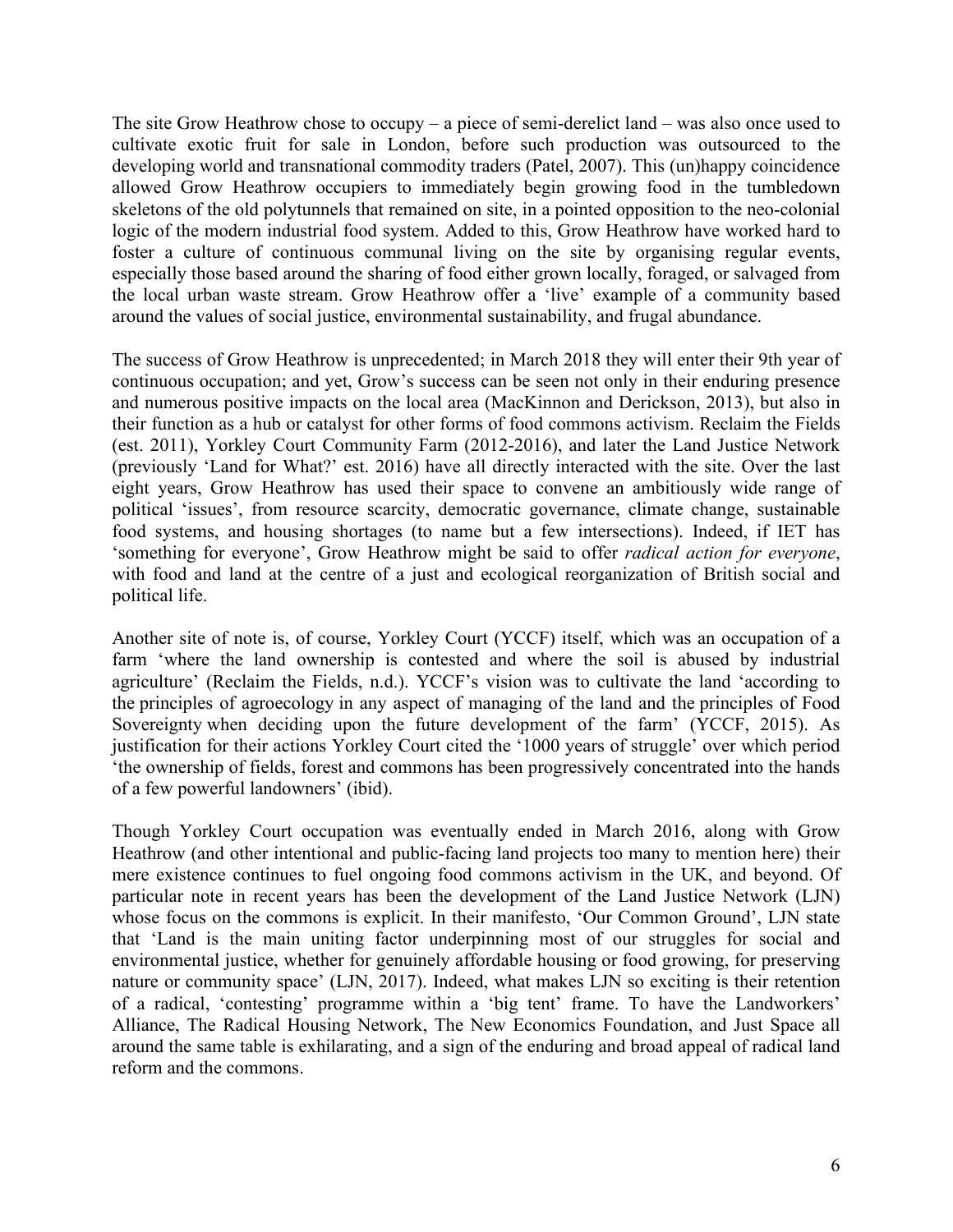The next few years promise to be an exciting time for a grassroots contestation, re-construction, and re-articulation of what Eleanor Ostrom (2007) called a 'new commons'; that is, working out where the soil, land, and food production fit within a dizzying constellation of emergent commons (especially digital and knowledge-related). In a time of unprecedented social and environmental challenges, it will be these new spaces (not a revivalist commons based on a medieval fantasy) which will provide space for robust networks of solidarity to develop, vital in the ongoing fight for social and ecological justice.

### **3. Regaining and redistributing control: Mondeggi Bene Comune – Farm without Masters**

Moving our attention to Italy, the story of land as a commons can be tracked back to 2011, a schizophrenic year for the Italian commons. In June, more than seventeen million citizens voted to support the idea of water as a common good (*Acqua bene commune*) and defeated the legislative attempt to further privatize this essential resource (Carrozza and Fantini, 2013; Mattei and Quarta, 2014). The referendum represented the political and legal victory of hundreds of local water committees and a thousand testimonies that water is an essential element of life and cannot be appropriated by the few. It was a moment of rediscovery of the commons and great debate, with the multiplication of platforms for intellectual engagement and spaces of practical action (Quarta and Ferrando, 2015). However, in less than six months the country was dragged into the direst phase of post-crisis austerity and commodification. Under the government of Prime Minister Mario Monti (a former Goldman Sachs and EU competition commissioner) the rhetoric of guilt, urgency, catastrophe and inevitability was translated into market-based solutions, cuts in public expenditures and large-scale privatization.

As with the historical enclosure of the British commons, law became the tool to impose a socioeconomic transformation through privatization and exclusion. The combination of pubic authority and the rhetoric of the state of emergency of public finances (Agamben, 2003) legitimized the implementation of a radical (i.e. going to the roots) bio-political project of socioeconomic discipline. The separation between the Italian government and the people could not be stronger. On the one hand, common-sense was undergoing a powerful re-construction from the bottom-up with a referendum attended by more than seventeen million people. On the other hand, the executive was inflicting on the country a new round of the neoliberal shock doctrine (Klein, 2009). As the name of the decree suggests ('*Decreto Salva Italia*', i.e. Save Italy), the legal measure was introduced with urgency as an exceptional intervention justified by the context of international crisis and the need to find assets that could be sold and contribute to the financial stability of the public balance. In a reprise of the '*There Is No Alternative*' (TINA) mantra of the '80s, the decree raised the retirement age, reduced the budget of the national health system and public transportation and used public guarantees to save private banks (Art. 8). Public land was specifically addressed by Article 66, which institutionalized the sale of public agricultural land to generate income and revitalise the national agri-food sector.

Although Article 66 also contained a clause designed to support farmers under the age of 35, it did not take long before the movements that had challenged the privatization of water recognized the very essence of the decree: privatize public land not for the many but to support businesses and entrepreneurs with enough capital to afford it. The response was immediate and was framed in the terms of the commons. On the ground, local and national movements concerned by the access to land joined forced with those campaigning around water as a commons, and launched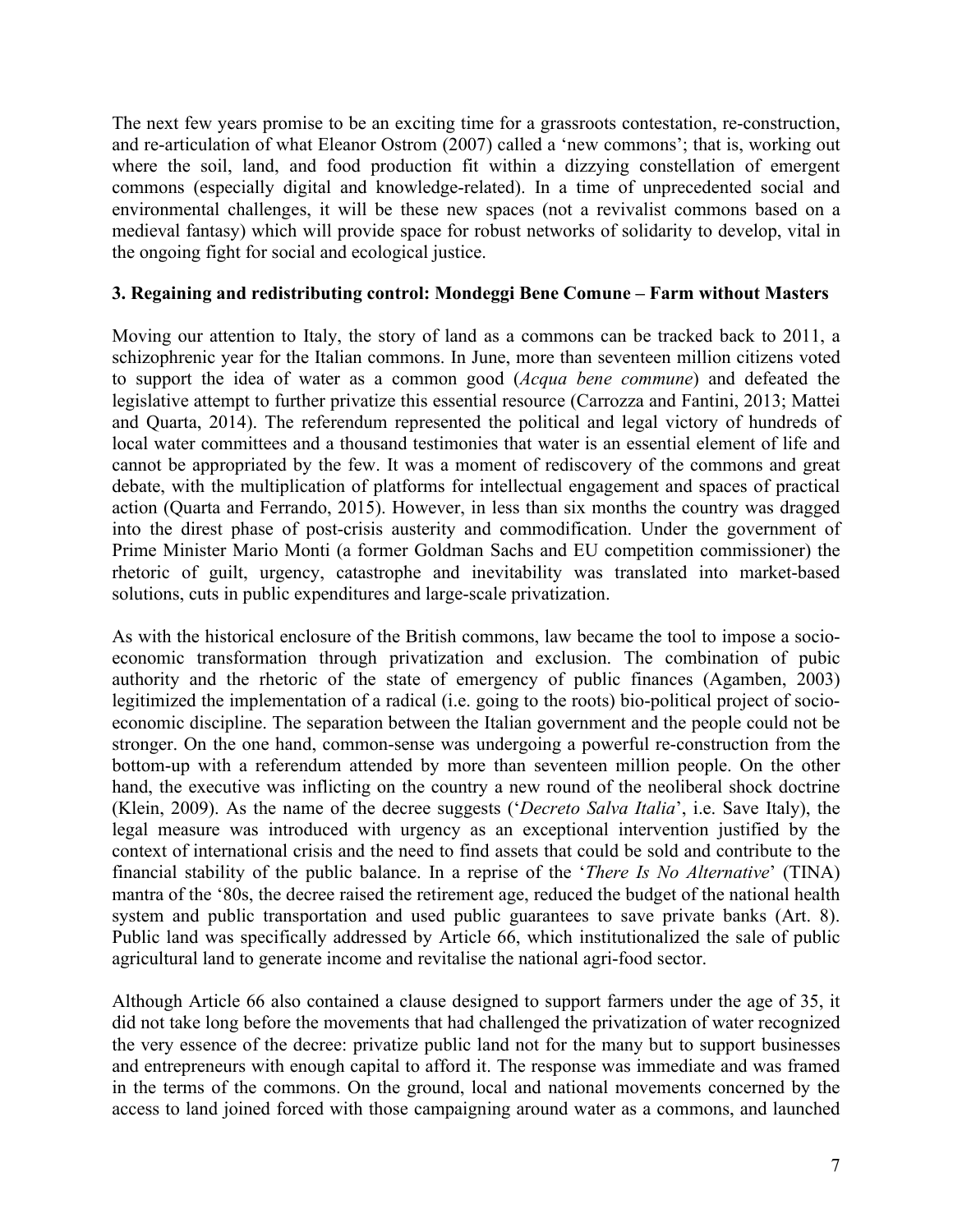the "*Campagna Terra Bene Comune*" (Campaign for Land as a Commons) to oppose the decree. Similar to the water campaign that had preceded the referendum, the language of the commons was used to build a framework for resistance and bottom-up contestation that was sufficiently broad to welcome people and organizations with diverse backgrounds and trajectories. Given the silence from the public administration and the urgency of the situation, it did not take long before local collectives decided to assume a proactive attitude and, on the wave of the occupations of private and public urban spaces that had taken place in the last years in Italy, begin occupations of their own.

As in the UK, radical or 'contesting' models of food commoning are a relatively fringe phenomenon in Italy. However, their theoretical and practical relevance is increasing, and their experiences are particularly interesting from the point of view of interconnecting struggles and bottom-up construction of post-capitalist proprietary forms. Of all the experiences that emerged from the *Terra Bene Comune* moment, we decided to introduce the example of *Mondeggi Bene Comune* ('Mondeggi as a Commons - Farm Without Master') and its legal and political implications. However, we are aware that several realities have emerged in connection with *Campi Aperti* (Open Fields) and *Genuino Clandestino* (Genuine Clandestine), two national networks that developed a national profile and that have provided the intellectual and material context in which the struggle for land in Italy has been unfolding (Angrisi, 2011).

The reasons why we chose to examine the case of Mondeggi are three-fold: first of all, Mondeggi has prioritised combining the struggle for land with the construction of a just, democratic, and ecological food system. Secondly, the commoners have been practicing the idea of land as a commons by constructing a form of property that is based both on the static idea of property over something (land, means of production, some animals) and the dynamic notion of communal land management (commoning the land as a way of living on the land in community, and sharing, caring, and producing for more than mere ind[iv](#page-14-3)idual return).<sup>iv</sup> Thirdly, one of the authors had the opportunity to visit the farm, meet some of the Mondeggi commoners and spend time listening to their stories, hopes and concerns. It was a unique opportunity to learn about the complexity of commoning the land.

This experience has raised multiple questions that cannot be fully addressed here, and that are linked with the multidmensional nature of the project, which is simultaneously an act of resistance (an occupation against the privatization of a historical farm nearby Florence); an agroecological project (with a permaculture vegetable garden); a platform to engage with the surrounding communities and bring them back to the land (with a project of collective stewardship of olive trees); a venue for creativity and art performances; an opportunity for adults and children alike to reconnect with nature; a laboratory to preserve agricultural traditions and give them new life; a home; and, an example of what it means to live and resist together.

The next two sub-sections offer a short introduction to the history of Mondeggi and a brief reflection on the way in which this experience utilizes vocabulary and aspirations of the commons to keep together food sovereignty, land sovereignty and agroecology.

*3.a Brief history of Mondeggi Bene Comune*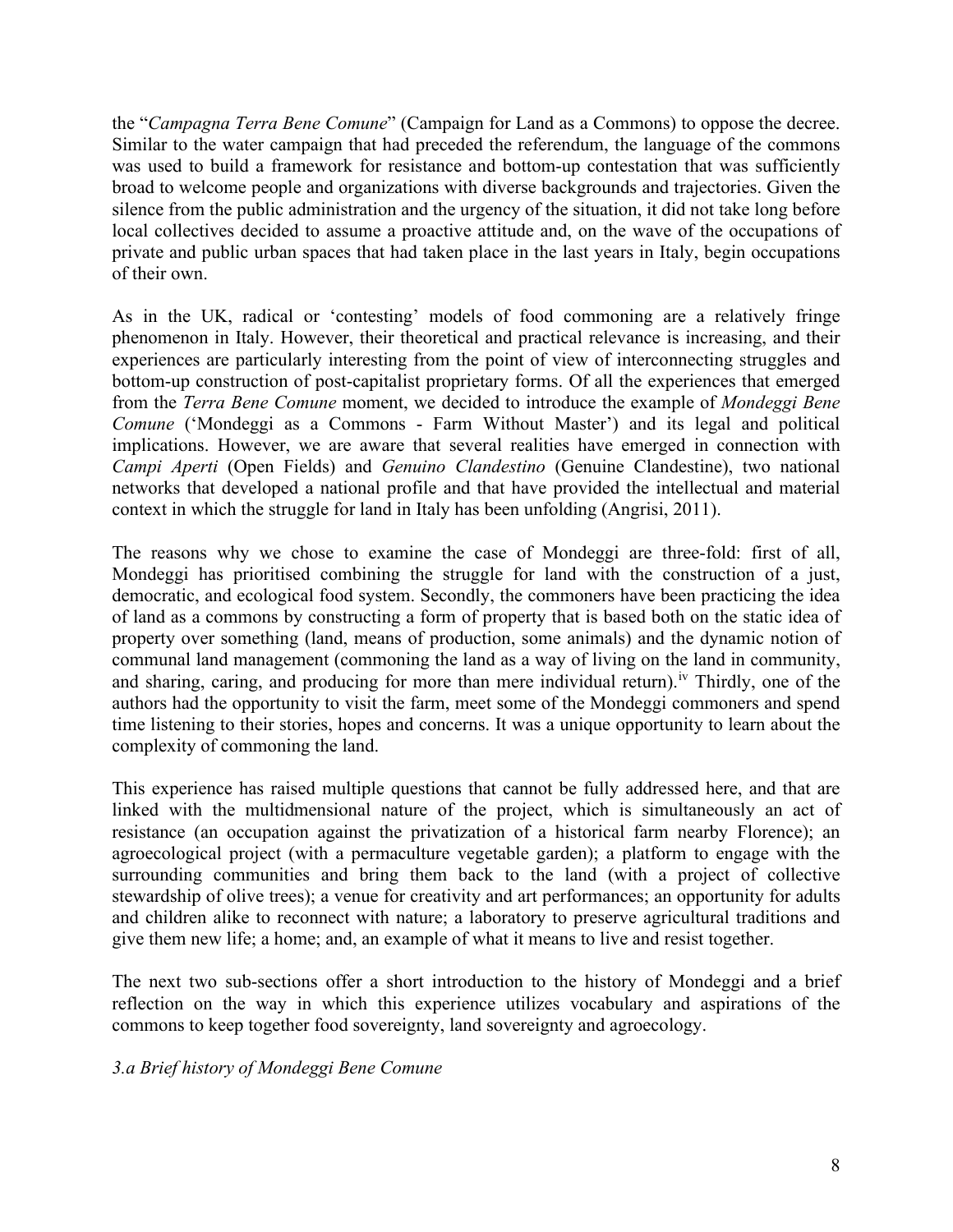Mondeggi as a community of resistance cannot be detached from those they struggle against, i.e. the Province of Florence, and, later, the Metropolitan City of Florence. Legally speaking, Mondeggi is, in fact, a farm of over 200 hectares owned by a bankrupt public corporation, with the Province of Florence as the sole shareholder (later transferred to the City of Florence). In November 2013, after a fruitless attempt to engage in a conversation with the Province to obtain a concession on the area, the first act of trespass was organised on an abandoned olive grove. For the trespassers, some of whom then became occupiers, the action was not only about the exclusionary nature of private ownership, but about demanding that the public authority recognize the nature of the land as a collective good and facilitate the establishment of a new local food system around the land of Mondeggi. As a sign of their desire to bridge the gap between land and community, the olives were transformed into oil and distributed for free during local markets. The message was clear: what is public belongs to everyone and its benefits should be distributed rather than accumulated. In their words, priority should be given to the intrinsic connection between the "free access to land and the right to a genuine, accessible, locally produced food" (Mondeggi Bene Comune, 2017a).

At the end of 2013, after a long silence and the decision by the commoners to occupy two houses and a warehouse, the Province of Florence announced an auction for the land, hoping to find a buyer. Finding a private owner of a public land became the way in which the Province could walk away from any responsibility and any role in the management of the land. The threat of eviction suddenly became more real. However, it also increased the solidarity and the interest around the farm. When the bid went desert and the Metropolitan City of Florence replaced the Province as owner of the farm, a diverse group of activists and citizens had already gathered "around the defense of Mondeggi and intervened on its state of abandonment, intensifying the organization of events opened to the whole population to foster local awareness and sociality, take care of buildings, and develop numerous agricultural, social, and cultural projects" (Mondeggi Bene Comune, 2017a). Comforted by the events, the commoners issued a Declaration of Principles and Intents to establish the trajectories that would have guided the conversion "of abandoned public goods into common self-managed by and accessible to the community" (Mondeggi Bene Comune, 2017b). Food and land sovereignty became, together with agroecology and social justice, the new horizon to follow.

### *3.b Food and land sovereignty under the cover of the commons*

Since its inception, the experience of *Mondeggi Bene Comune* was aligned with the national campaign for Land as a Commons. It aimed to oppose the privatization of productive land and soil and to build a new proprietary regime that rejected the idea of bourgeoise property and its vision of "sole and sole despotic dominion which one man claims and exercises over the external things of the world, in total exclusion of the right of any other individual" (Blackstone, 2016). To this objectifying and appropriative vision, the commoners aimed to oppose a bottom-up, participatory and autonomous proprietary form that went beyond the public/private division and focuses on democratic management, just redistribution of utilities and respect of the ecological limits of the planet. If crises are a moment of forced choice, the occupiers use this moment to define themselves against the Monti government and to be practically and theoretically involved in the creation of a commons-based alternative aimed to supporting "peasant and small-scale agriculture, constructing territorial communities and a participatory system of stewardship"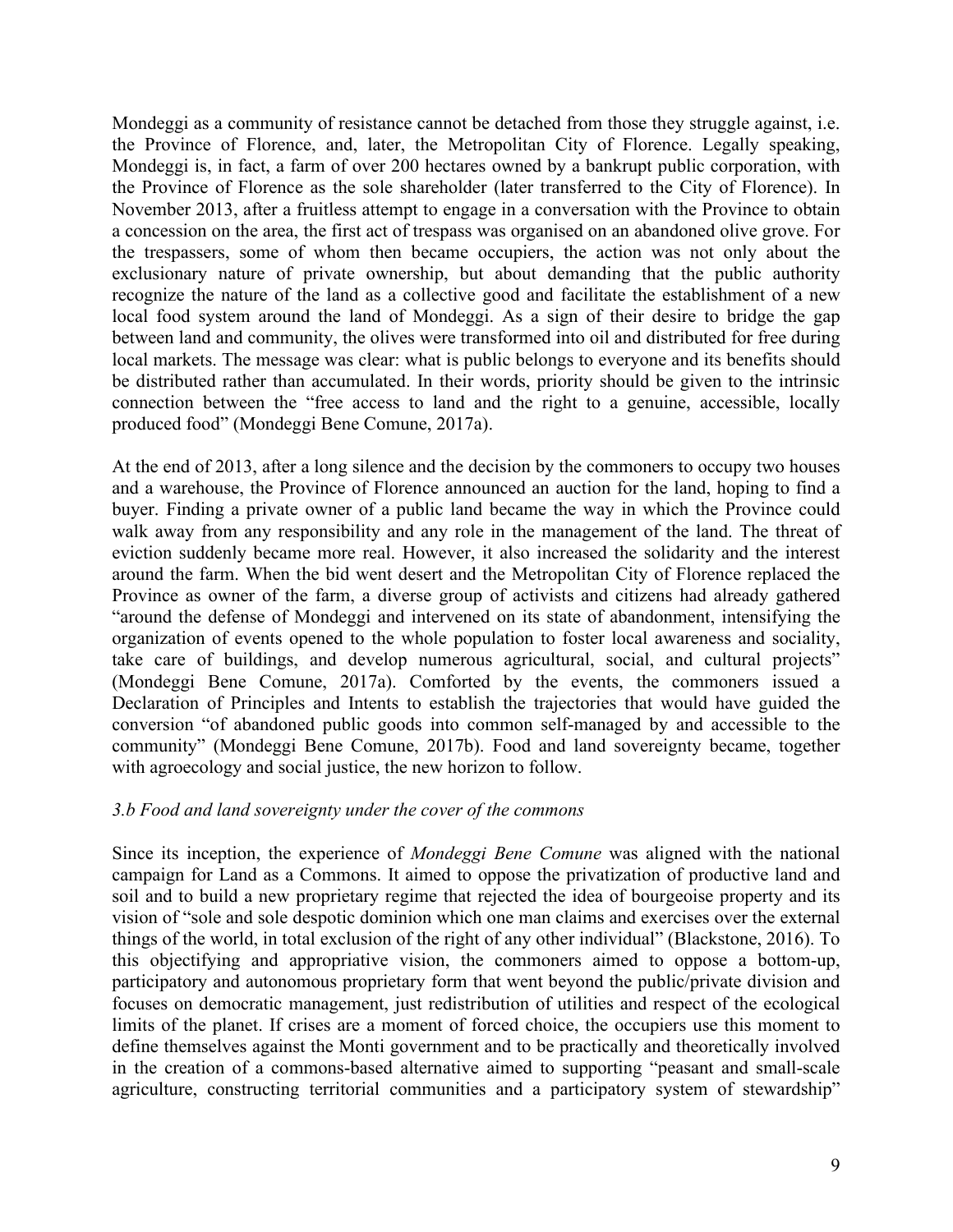(Mondeggi Bene Comune, 2017a) where individual and socialized properties would coexist, because the most important element was not the right over something, but the duty to redistribute to those most in need.

If Hardin defines the land commons as an inevitable expression of individualism, competition, over-exploitation and lack of coordination, Mondeggi moves in the opposite direction. Mondeggi offers an example of how communities can gather around land and soil and not only in order to demonstrate an alternative way of relating to the land, but also to connect the struggle for democratic land control with a "strategic rebooting of the broader agricultural and food system" so that "such democratisation [will not] fizzle out and revert back to older or trigger newer forms of land monopoly" (Borras et al, 2015). What is most striking about the experience of Mondeggi is that the commoners utilize the vocabulary and practice of the commons to combine the struggles for land and food sovereignty. On the one hand, access to the land by people who would not afford it is essential in imagining a different food system. On the other hand, food sovereignty is identified as the long-term horizon, revealing the supremacy collective wellbeing over individual enrichment obtained to the detriment of society and the environment. Moreover, the case of Mondeggi offers a concrete example where the political ideal of food as a commons dialogues and reinforces the paradigm of food sovereignty: decommodifying food and land are assumed as the necessary premises of a democratic, just and autonomous food system.

In order to achieve this double goal of land and food sovereignty, the structure of governance reinforces and consolidates the sense of belonging and responsibility, but also recognizes the fact that different members may have different weight in the decision-making process, depending on the le[v](#page-14-4)el of commitment and participation.<sup> $v$ </sup> In addition, the common nature of the land also means that Mondeggi is recognized as part of a broader social context and of a planet with limited resources. As a consequence, a stewardship project was created to invite the local population to take care of olive trees and share the benefit of the harvest,<sup>[vi](#page-14-5)</sup> and local markets represent a preferred venue for the sale of the farm's products. Furthermore, the principles of agroecology are adopted as binding requirements for any agricultural practice, so that nothing in Mondeggi happens without consideration of the ecological implications of human activities. In this way, the circle is closed: under the umbrella of the commons, land sovereignty is actively practiced in order to reach food sovereignty through agroecological practices, in an inclusive way, as long as the principles, values and objectives of a just and democratic food system are respected by all who participate.

For sure, Mondeggi faces the daily reality of the threat of eviction. For example, the Italian Ministry of Finance and the Ministry of Agriculture between 2013 and 2017 have identified 1500 hectares of public land to be put on the market (sold or individually rented) without considering the possibility of pursuing alternative forms of collective management or titling, such as concessions or land trusts (Terrevive, 2017). Although it is easy to be caught by a wave of optimism when visiting Mondeggi, it is important to remember that the struggle for the recognition of land and food as a commons stretches out before us, full of obstacles. The next five years will tell us whether the Mondeggi can become a significant coordinate in the movement for food sovereignty and land reform, or, on the contrary, just another missed opportunity to think differently about land and the food system.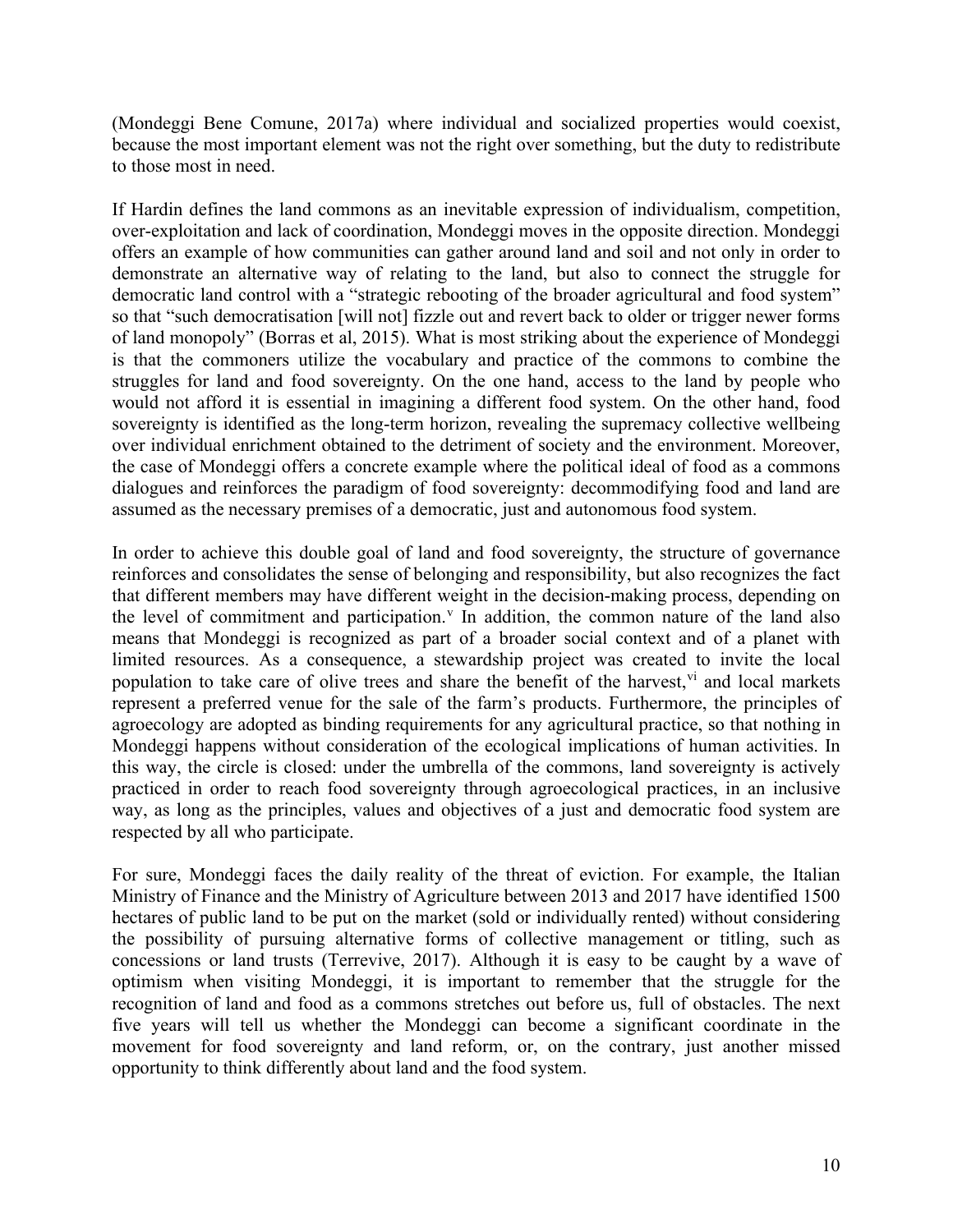## **4. What Next?**

As Philip McMichael (2008, p. 219) suggests, 'the significance of the food sovereignty movement is that, in the narrative of capitalist modernity, its project is virtually unthinkable'. In the examples we have discussed, especially Mondeggi and other instances of 'contesting' food commoning in the UK, a similar dynamic can be seen. While they remain, in the face of the juggernaut of capitalist development, almost 'unthinkable', they offer deep veins of inspiration and hope in a world with apparently diminishing supplies of both. Indeed, it is the dynamic between these two poles which often get their proponents so excited. But we must also continue to bridge this gap.

The question remains then – where do we go from here? How do we ensure that these rare and ephemeral examples of the commons do not simply evaporate, or remain the exception to the rule? As we have seen, what often seems to characterise and unite the most striking examples of food commoning is their ability to bring agricultural land back into collective control. Conversely, examples which, while powerful, arguably manifest troubling (or even fatal) contradictions, are those which are not truly owned, determined and directed from the 'bottomup', but are, in short, circumscribed the logic of capital, an anathema to the commons.

By way of conclusion, we offer two key observations on this apparent dichotomy. The first is an appeal: to ensure the continuation of these rare and ephemeral examples of the commons, we need to act, to join those currently fighting to build and sustain such spaces, and ensure that stories of commoning continue to be told. This appeal is of course offered reflexively; it is much easier to call others to radical action than offer a practical guide on how to do it well. The dynamics of such spaces are always in flux, and when and where they emerge is fiendishly hard to predict. So, in supplement to this appeal we also suggest renewed effort in thinking through the processes that keep such spaces in collective ownership and management.

In this regard, food sovereignty is once again of value. The food sovereignty movement offers numerous examples of collective management of land, from the now legendary MST and La Via Campesina (Holt-Giménez and Van Lammeren, this volume; Barbosa, 2016; Martinez-Torres and Rossett, 2014), to emergent examples in the Global North. In the UK, Canada, and Australia, for example, a spate of 'people-centred food policy' processes have been gaining momentum (see Laforge et al., 2016), not least due to their successful innovation of certain forms of civic participation, which have brought democratic legitimacy to grassroots alternatives to the corporate food regime. This promising movement is already making explicit links to food commons (e.g. The Peoples Food Policy, 2017; Esteva, 2014), and may also provide ways into radical land reform for those less comfortable with direct action. In the Global South, examples like the civic struggles to claim fair access to water, energy and food in South Africa (Bond and Galvin, this volume), show the possibility to tinker with the paradigm of commons as an old-new political claim for the dispossessed and those made disposable by the capitalist system.

Food (as has been stated many times) is eaten by everyone and therefore has incredible convening power; however, meaningful engagement with food governance and alternative food paradigms is only done by a very few. In this chapter we have told stories of people who have decided to dedicate their lives to tackle the root causes of most of the problems of the dominant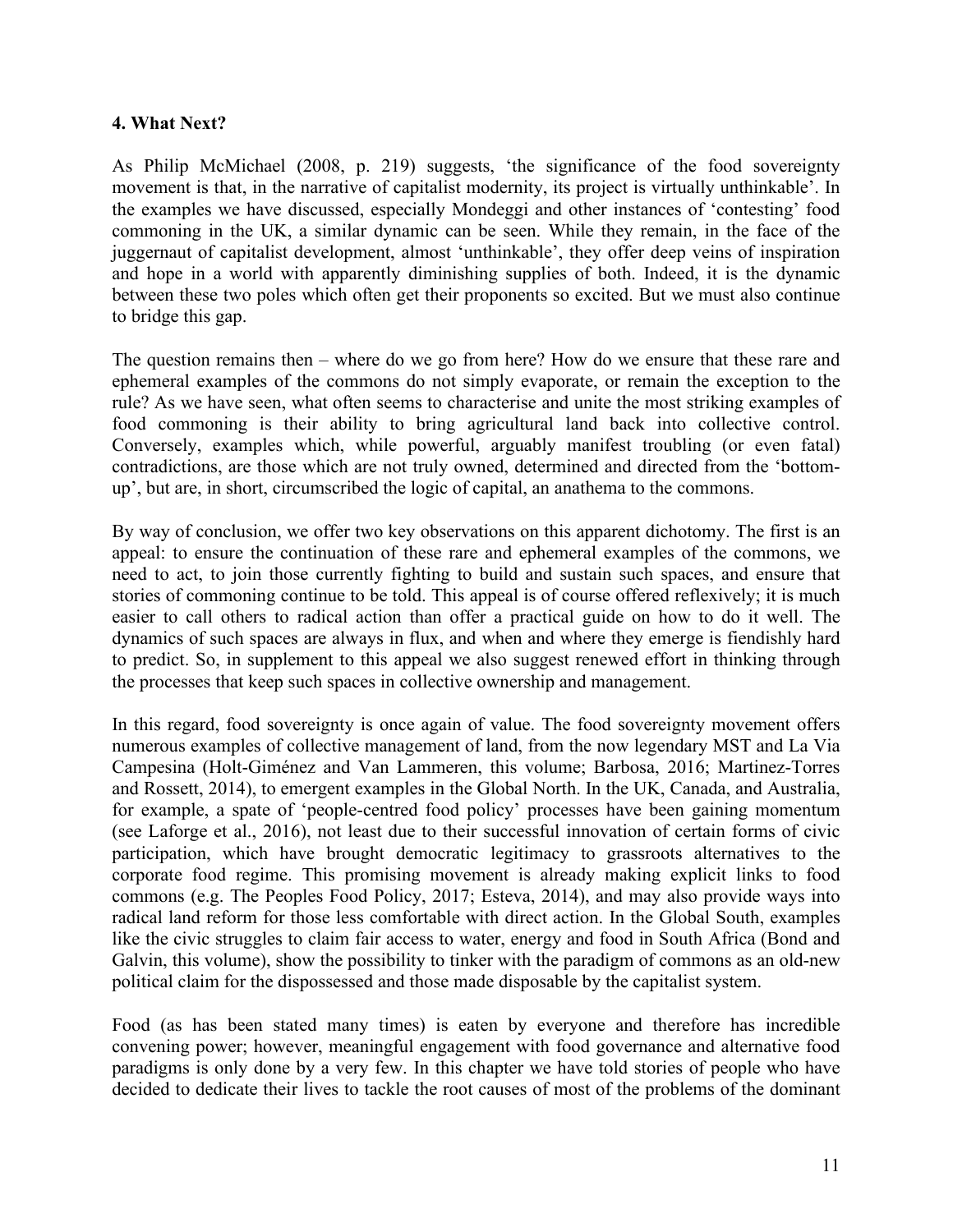Western food system: the commodification and enclosure of land. In the United Kingdom, in Italy and elsewhere, younger and older generations are thinking, imagining and practicing new food systems starting from its core: the soil that nourishes the crops, the farm that aggregates communities, and the literal land on which we stand. We believe the co-production of this new paradigm through such exciting forms of civil-society-led processes will provide important connective tissue between the radical outliers of food commoning, the progressive property thinkers that are challenging the institutional bases of contemporary capitalism, and the broadbased support for food systems which nourish the collective, rather than enriching the few. Watch this space (and get engaged)!

# **References**

- A People's Food Policy (2017) A People's Food Policy. Retrieved December 14, 2017, from https://www.peoplesfoodpolicy.org
- Agamben, G. (2003) *The State of Exception*, (University of Chicago Press.
- Angirsano, N. (2011) Genuino Clandestino: Movimento di Resistenze Contadine, InsuTv Documentary, available in Italian at [http://vimeo.com/34322825,](http://vimeo.com/34322825) accessed 13 December 2017
- Anguelovski, I., Connolly, J. J. T., Masip, L. and Pearsall, H. (2017) Assessing green gentrification in historically disenfranchised neighborhoods: a longitudinal and spatial analysis of Barcelona. *Urban Geography*, 1–34. https://doi.org/10.1080/02723638.2017.1349987
- Arrighi, G. (1998) Capitalism and the Modern World-System: Rethinking the Nondebates of the 1970's, 21 *Fernand Braudel Center Review* 1, 113-29.
- Barbosa, L. P. (2016) Educação do Campo [Education for and by the countryside] as a political project in the context of the struggle for land in Brazil. *The Journal of Peasant Studies*, 1– 26
- Borras, S., Franco J. and Monsalve-Suárez, S. (2015) Land and Food Sovereignty, 3 Third World Quarterly 36, 600-617.
- Carrozza C. and Fantini, E., eds. (2013) *Si scrive acqua... Attori, pratiche e discorsi nel movimento italiano per l'acqua bene comune*, Accademia University Press.
- Esteva, G. (2014) Commoning in the new society. Community Development Journal, 49, 144- 159.
- Grolle, S. (2008) *Privatisation of public space*. München; Ravensburg: GRIN Verlag.
- Groundwork (2017) Groundwork | Terms and Conditions of Grant. Retrieved October 13, 2017, from https://www.groundwork.org.uk/Sites/tescocommunityscheme/pages/terms-andconditions-of-grant-tes
- Guitart, D., Pickering, C., and Byrne, J. (2012) Past results and future directions in urban community gardens research. *Urban Forestry and Urban Greening*, *11*(4), 364–373. <https://doi.org/10.1016/j.ufug.2012.06.007>
- Hardin, G. (1968) The Tragedy of the Commons, 162 Sciences 3859, 1243-1248.
- Hess, C. (2008) *Mapping the New Commons*. Retrieved from

http://dlc.dlib.indiana.edu/dlc/bitstream/handle/10535/304/Mapping the NewCommons.pdf

IET (2017a) *Propagating success. An evaluation of the social, environmental and economic impacts of the Incredible Edible Todmorden Initiative*. Incredible Edible Todmorden.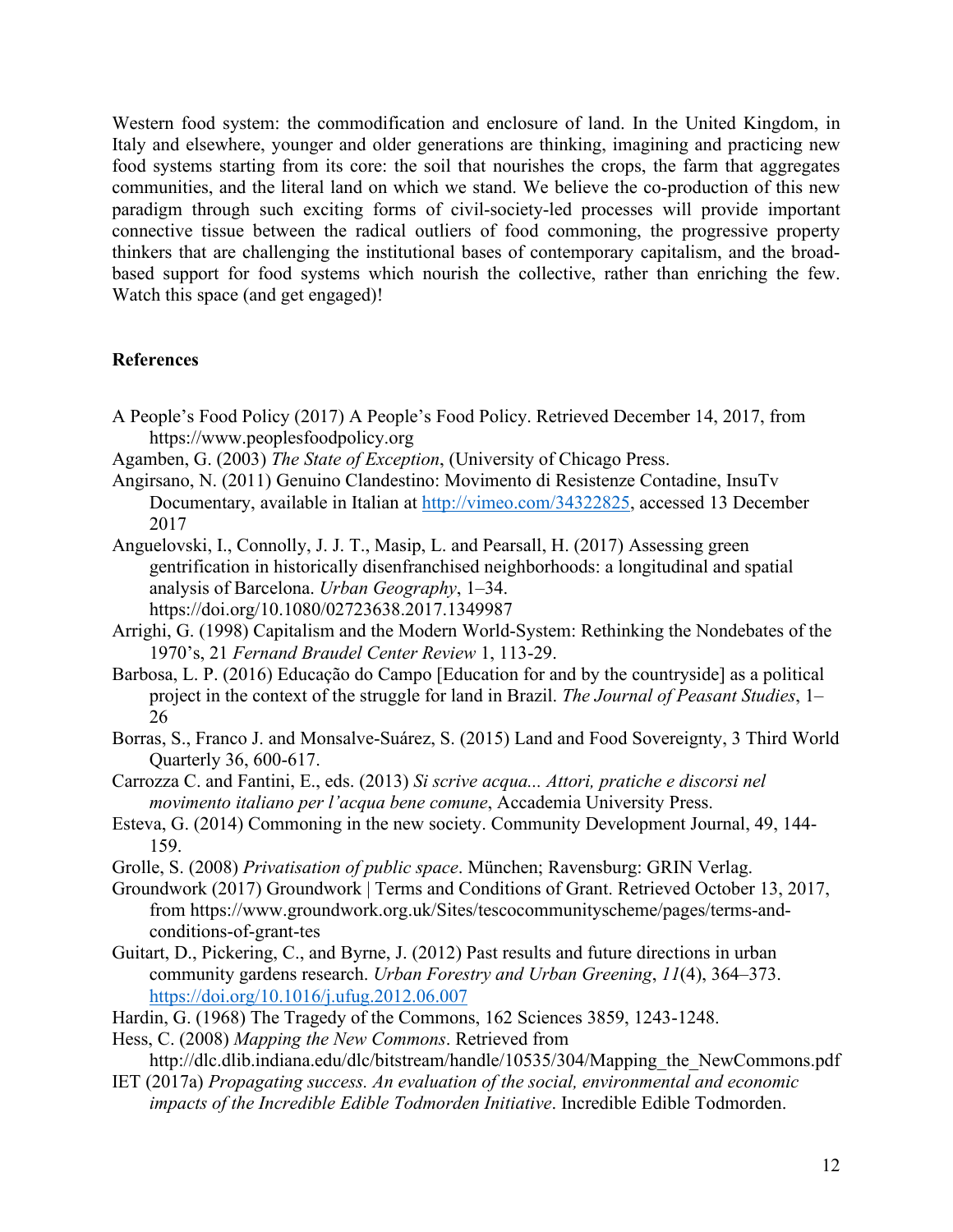Retrieved from https://www.incredible-edible-

todmorden.co.uk/file\_download/333/IET+Evaluation+Summary+Report+FINAL.compress ed.pdf

- IET (2017b) Seeing is believing, but some folk like the facts! | Incredible Edible Todmorden | News. Retrieved October 13, 2017, from [https://www.incredible-edible](https://www.incredible-edible-todmorden.co.uk/news/seeing-is-believing-but-some-folk-like-the-facts)[todmorden.co.uk/news/seeing-is-believing-but-some-folk-like-the-facts](https://www.incredible-edible-todmorden.co.uk/news/seeing-is-believing-but-some-folk-like-the-facts)
- Ireland, P. and Meng, G. (2017) Post-capitalist property. Economy and Society, 1-28.
- Klein, N. (2009) *The Shock Doctine*, Random House of Canada.
- Laforge, J. M. L., Anderson, C. R., and McLachlan, S. M. (2016) Governments, grassroots, and the struggle for local food systems: containing, coopting, contesting and collaborating. *Agriculture and Human Values*. https://doi.org/10.1007/s10460-016-9765-5
- MacKinnon, D., and Derickson, K. D. (2013) From resilience to resourcefulness: A critique of resilience policy and activism. *Progress in Human Geography*, *37*(2), 253–270.
- Martínez-Torres, M. E., and Rosset, P. M. (2014) Diálogo de saberes in La Vía Campesina: food sovereignty and agroecology. *The Journal of Peasant Studies*, *41*, 979–997. <https://doi.org/10.1080/03066150.2013.872632>
- Mattei U. and A. Quarta (2014). *L'acqua e il suo diritto* Ediesse.
- Mondeggi Bene Comune (2017a) Three years of Popular Stewardship, available from [https://mondeggibenecomune.noblogs.org/la-nostra-storia/dossier-three-years-of-popular](https://mondeggibenecomune.noblogs.org/la-nostra-storia/dossier-three-years-of-popular-stewardship/)[stewardship/](https://mondeggibenecomune.noblogs.org/la-nostra-storia/dossier-three-years-of-popular-stewardship/) [last accessed 13 September, 2017]
- Mondeggi Bene Comune (2017b) Dichiarazione di Gestione Civica di un Bene Comune, Mondeggi Bene Comune – Fattoria Senza Padrone, available from [https://mondeggibenecomune.noblogs.org/mondeggi-bene-comune/dichiarazione-di](https://mondeggibenecomune.noblogs.org/mondeggi-bene-comune/dichiarazione-di-gestione-civica/)[gestione-civica/](https://mondeggibenecomune.noblogs.org/mondeggi-bene-comune/dichiarazione-di-gestione-civica/) [last access 14 September 2017]
- Moore, J.M. (2015) *Capitalism in the Web of Life*, Verso, London.
- More, T. (2016 [1516]) *Utopia*. Cambridge University Press, London.
- NWCAA. (n.d.). How many allotment sites are there. Retrieved October 13, 2017, from http://www.nwcallotmentassociation.com/how-many-allotment-sites-are-there.html
- Patel, R. (2007) *Stuffed and starved: Markets, power and the hidden battle for the world food system*. Black Inc.
- Paull, J. (2013) "Please pick me": how Incredible Edible Todmorden is repurposing the commons for open source food and agricultural biodiversity. *Diversifying Food and Diets*, 336.
- Peart, A. (2015) Incredible Beginnings [Text]. Retrieved October 13, 2017, from http://incredibleediblenetwork.org.uk/incredible-beginnings
- Plows, A. (2008) Towards an analysis of the "success" of UK green protests. *British Politics*, *3*(1), 92–109.
- Quarta A. and T. Ferrando (2015) Italian Property Outlaws: From the theory of the commons to the praxis of occupation. *Global Jurist* 3: 261-290
- Reclaim the Fields. (n.d.). A Brief History of Reclaim the Fields UK, Retrieved October 13, 2017, from [https://www.reclaimthefields.org.uk/about/a-brief-history-of-reclaim-the-fields](https://www.reclaimthefields.org.uk/about/a-brief-history-of-reclaim-the-fields-uk/)[uk/](https://www.reclaimthefields.org.uk/about/a-brief-history-of-reclaim-the-fields-uk/)
- Russi, L. (2015) *Everything Gardens and other Stories: Growing Transition Culture*. University of Plymouth Press.
- Scott, J.C. (1999). *Seeing Like a State*. Yale University Press, New Haven.